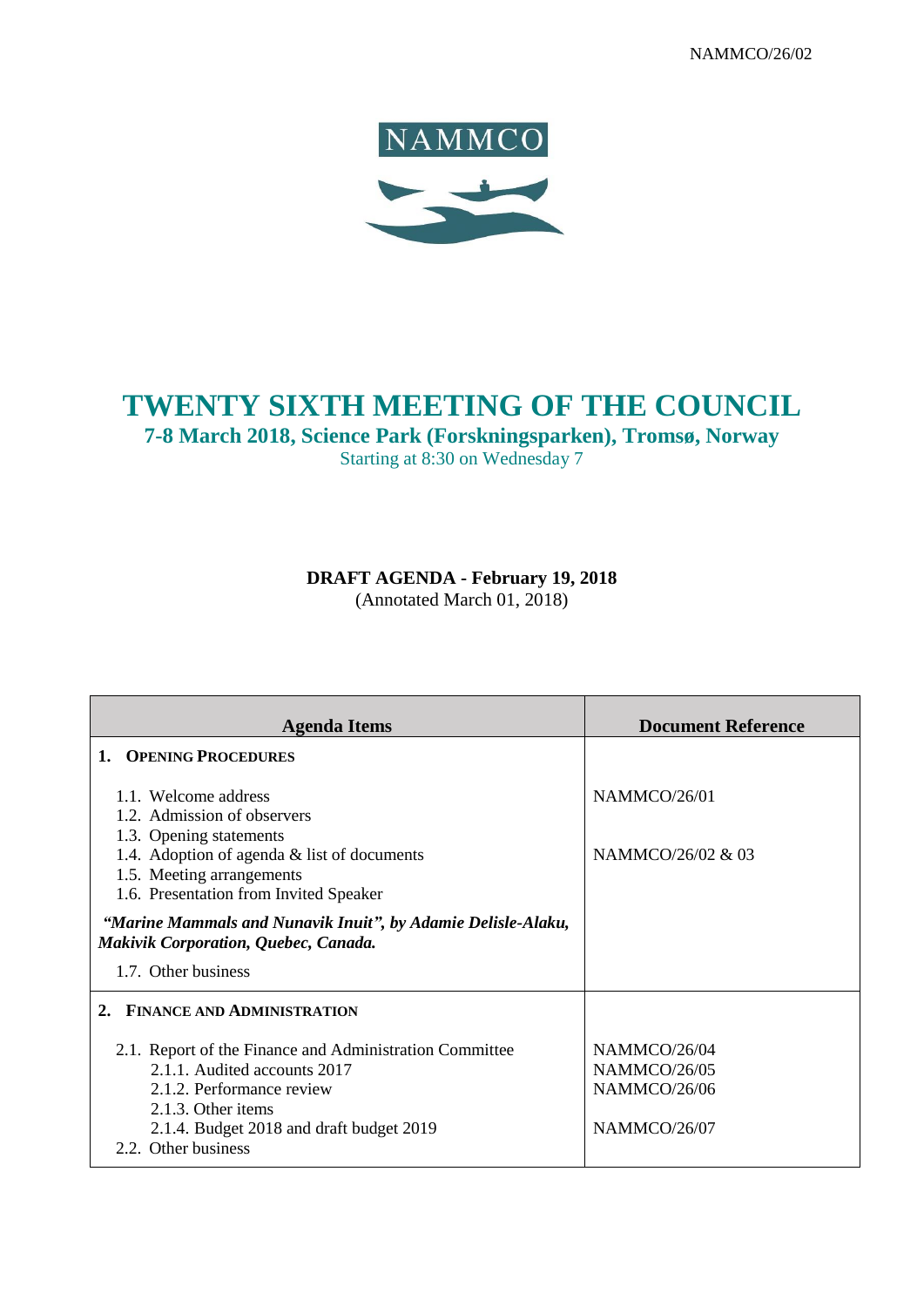| 3. | <b>NATIONAL PROGRESS REPORTS</b>                                                                                                                                                                                                                                                     | NAMMCO/26/NPR-F 2016 & 2017<br>NAMMCO/26/NPR-G 2016 &2017<br>NAMMCO/26/NPR-I 2016 &2017<br>NAMMCO/26/NPR-N 2016 &2017<br>NAMMCO/26/NPR-C 2016<br>NAMMCO/26/NPR-J 2016<br>NAMMCO/26/NPR-R 2016<br>NAMMCO/26/NPR catches 2016-17 |
|----|--------------------------------------------------------------------------------------------------------------------------------------------------------------------------------------------------------------------------------------------------------------------------------------|--------------------------------------------------------------------------------------------------------------------------------------------------------------------------------------------------------------------------------|
|    | 4. SCIENTIFIC COMMITTEE                                                                                                                                                                                                                                                              |                                                                                                                                                                                                                                |
|    | 4.1. Report of the Scientific Committee<br>4.1.1. Overall work in 2017<br>4.1.2. Cooperation with other organisations<br>4.1.3. Proposed workplan for 2018-2019<br>4.1.4. Other business<br>4.2. Adoption of priorities and work plan for the SC in 2018-2019<br>4.3. Other business | NAMMCO/26/08 & 22                                                                                                                                                                                                              |
| 5. | <b>COMMITTEE ON HUNTING METHODS</b>                                                                                                                                                                                                                                                  |                                                                                                                                                                                                                                |
|    | 5.1. Report of the Committee on Hunting Methods<br>5.2. Other business                                                                                                                                                                                                               | NAMMCO/26/09                                                                                                                                                                                                                   |
| 6. | <b>COMMITTEE ON INSPECTION AND OBSERVATION</b>                                                                                                                                                                                                                                       |                                                                                                                                                                                                                                |
|    | 6.1. Report of the Committee on Inspection and Observation<br>6.2. The joint NAMMCO Control Scheme<br>6.2.1. Observation scheme in 2017<br>6.2.2. Observation scheme planned for 2018<br>6.3. Other business                                                                         | NAMMCO/26/10<br>NAMMCO/26/11                                                                                                                                                                                                   |
| 7. | WORKING GROUP ON BY-CATCH, ENTANGLEMENTS AND LIVE<br><b>STRANDINGS</b>                                                                                                                                                                                                               |                                                                                                                                                                                                                                |
|    | 7.1. Report of the Working Group on By-Catch, Entanglements<br>and Live Strandings<br>7.2. Other business                                                                                                                                                                            | NAMMCO/26/12                                                                                                                                                                                                                   |
| 8. | <b>JOINT MANAGEMENT COMMITTEES</b>                                                                                                                                                                                                                                                   |                                                                                                                                                                                                                                |
|    | 8.1. Report of the meeting of the Joint Management Committees<br>8.2. Other business                                                                                                                                                                                                 | NAMMCO/26/13                                                                                                                                                                                                                   |
| 9. | <b>MANAGEMENT COMMITTEE FOR CETACEANS</b>                                                                                                                                                                                                                                            |                                                                                                                                                                                                                                |
|    | 9.1. Report of the Management Committee for Cetaceans<br>9.2. Other business                                                                                                                                                                                                         | NAMMCO/26/14                                                                                                                                                                                                                   |
|    | <b>10. MANAGEMENT COMMITTEE FOR SEALS AND WALRUSES</b>                                                                                                                                                                                                                               |                                                                                                                                                                                                                                |
|    | 10.1 Report of the Management Committee for Seals and Walrus<br>10.2 Update on EU seal ban and Inuit exemption<br>10.3 Other business                                                                                                                                                | NAMMCO/26/15                                                                                                                                                                                                                   |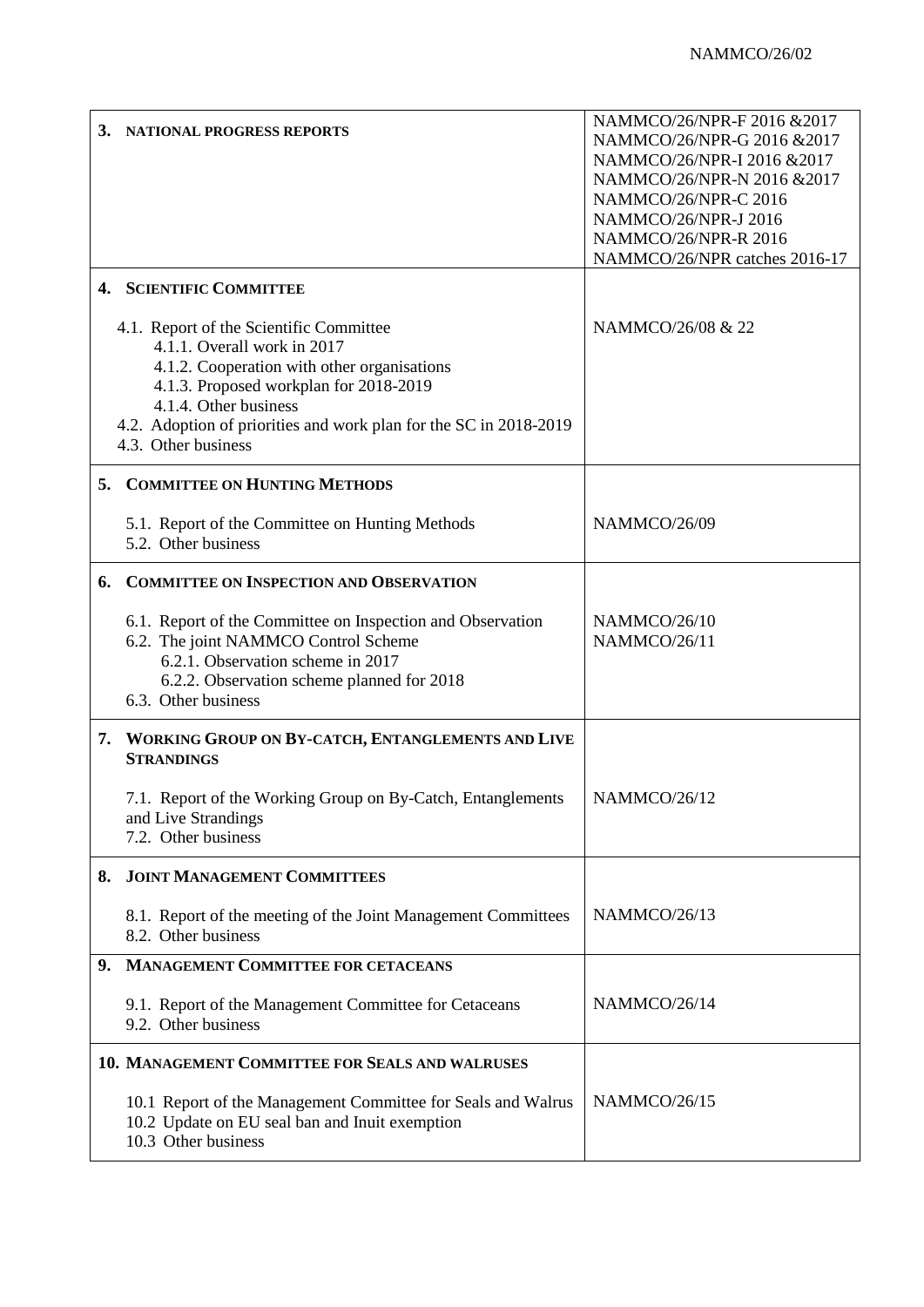|    | 11 ENVIRONMENTAL QUESTIONS & ECOSYSTEM APPROACH TO<br><b>MANAGEMENT</b>                                             |              |
|----|---------------------------------------------------------------------------------------------------------------------|--------------|
|    | 11.1 Sealing in an ecosystem perspective<br>11.2 Challenges from whale watching developments<br>11.3 Other business |              |
|    | 12 ADOPTION OF NEW REQUESTS FOR ADVICE FROM THE<br><b>COUNCIL</b>                                                   | NAMMCO/26/18 |
|    | 13 NEW PROPOSALS FOR CONSERVATION AND MANAGEMENT                                                                    | NAMMCO/26/19 |
|    | 14 MARINE MAMMALS AS FOOD RESOURCES (MMFR)                                                                          | NAMMCO/26/16 |
|    | 14.1 Report of the MMFR Project<br>14.2 Other business                                                              |              |
|    | <b>15 EXTERNAL RELATIONS</b>                                                                                        |              |
|    | 15.1 Cooperation with international organisations<br>15.2 Other business                                            | NAMMCO/26/17 |
|    | 16 INFORMATION & COMMUNICATION                                                                                      | NAMMCO/26/20 |
|    | 16.1 Website<br>16.2 Social media<br>16.3 Other events<br>16.4 Scientific publications<br>16.5 Other business       |              |
| 17 | <b>ANY OTHER BUSINESS</b>                                                                                           |              |
|    | <b>18 CLOSING ARRANGEMENTS</b>                                                                                      |              |
|    | 18.1 Press release<br>18.2 Next meeting                                                                             | NAMMCO/26/21 |

## **ANNOTATIONS TO NAMMCO/26/2 - DRAFT COUNCIL AGENDA**

#### **Agenda 2. FINANCE AND ADMINISTRATION**

Item 2.1 concerns all items under the report of the Finance and Administration Committee (FAC), circulated as NAMMCO/26/04. NAMMCO/26/05 comprises the audited accounts for 2017, incl. result and balance sheet and the auditor's report. NAMMCO/26/06 present an update on the ongoing Performance Review. NAMMCO/26/07 presents the budget for 2018 and draft budget for 2019

## **Agenda 3. NATIONAL PROGRESS REPORTS (NPR)**

The 2016 NPR were delivered in time of the meeting of the Scientific Committee in November 2017. In agreement with the decision of NAMMCO 25 on the delivery deadline of the annual National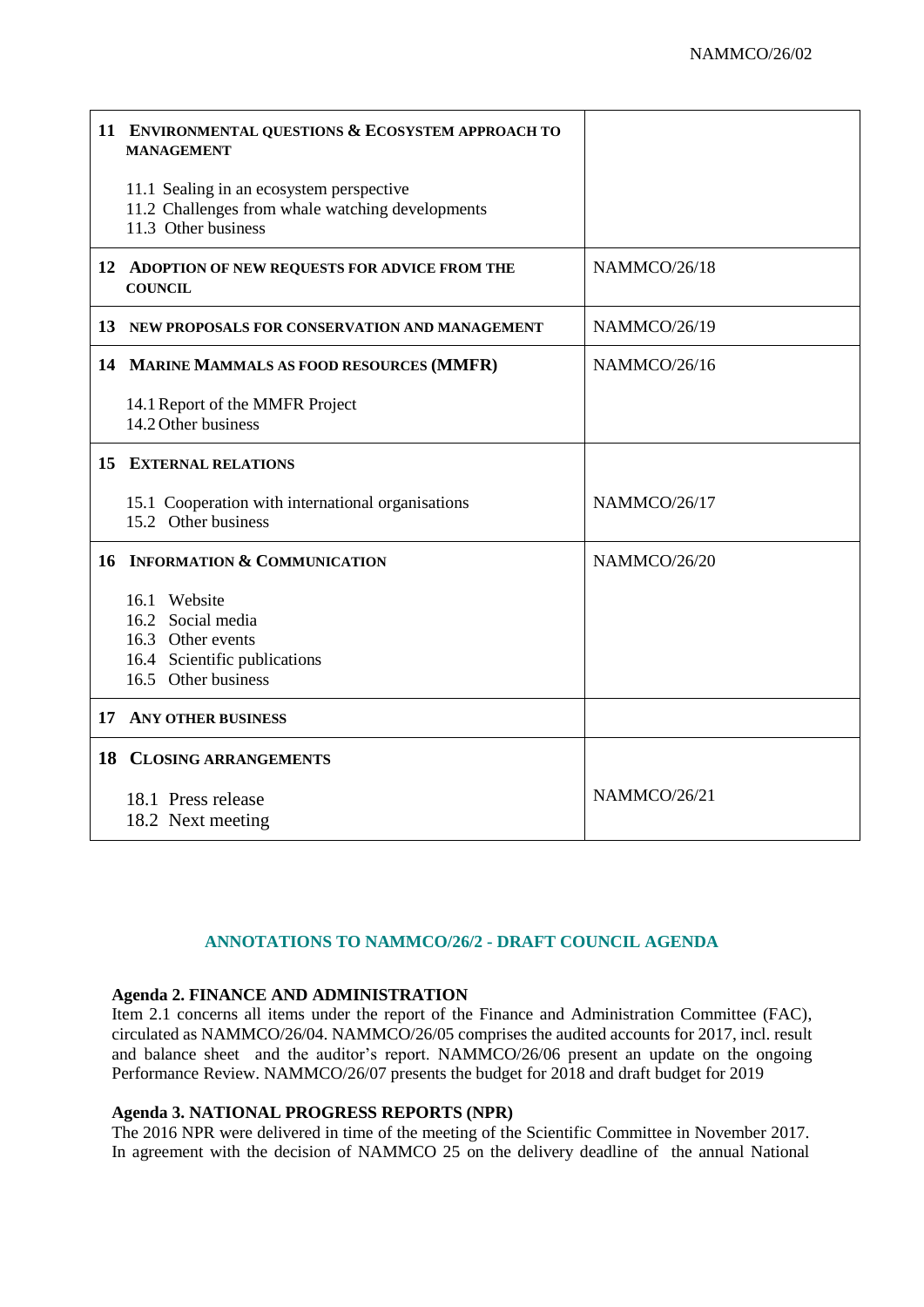Progress Report, forwarded to Mach 1 of the following year, the Parties of NAMMCO have also delivered the 2017 NPR. Therefore, both the 2016 and 2017 reports are available to this meeting of the Council.

Under this item, Parties have the opportunity to inform on national matters relevant to Council.

## **Agenda 4. SCIENTIFIC COMMITTEE**

The Report of the Scientific Committee (SC) is circulated as NAMMCO/26/8. It includes the Executive Summary and main report and three annexes containing the reports from NAMMCO Scientific Committee Working Groups (WG) on Large whale Assessment (Annex 1), the NAMMCO-JCNB joint scientific WG on narwhal and beluga (Annex 2) and NAMMCO Scientific Committee WG on By-catch (Annex 3). The report of the Global Review of Monodontids (GROM) meeting is presented as NAMMCO/26/22.

The Chair of the SC will give a summary presentation of the SC report related to the overall work of the SC. Details and recommendations pertaining to species are dealt with in the relevant Management Committees and will be presented under agenda item 8 to 10 and 12-13.

#### **Agenda 5. COMMITTEE ON HUNTING METHODS**

The Report of the Committee on Hunting Methods under 5.1 is circulated as NAMMCO/26/09. The Committee's advice to Council will be presented under this item.

#### **Agenda 6. COMMITTEE ON INSPECTION AND OBSERVATION**

The Report of the Committee on Inspection and Observation under 6.1 is circulated as NAMMCO/26/10. The Committee's advice to Council will be presented under this item.

Observation activities in 2017 and planned activities in 2018 will be reported under 6.2. (NAMMCO/26/11).

## **Agenda 7. WORKING GROUP ON BY-CATCH, ENTANGLEMENT AND LIVE STRANDINGS**

The Report of the Working Group on By-Catch, Entanglement and Live-Strandings under 7.1 is circulated as NAMMCO/26/12. The Working Group's advice to Council will be presented under this item.

#### **Agenda 8. JOINT MEETING OF THE MANAGEMENT COMMITTEES**

The Report of the Joint Meeting of the Management Committees, which will meet on Tuesday 6 March, will become available during the meeting as NAMMCO/26/13 on Thursday 8 March.

# **Agenda 9. MANAGEMENT COMMITTEE FOR CETACEANS**

The Report of the Management Committee for Cetaceans which will meet on on Tuesday 6 March, will become available during the meeting as NAMMCO/26/14 on Thursday 8 March.

#### A**genda 10. MANAGEMENT COMMITTEE FOR SEALS AND WALRUSES**

The Report of the Management Committee for Seals and Walruses, which will meet on Tuesday 6 March, will become available during the meeting as NAMMCO/26/15 on Thursday 8 March.

## **Agenda 11. ENVIRONMENTAL QUESTIONS & ECOSYSTEM APPROACH TO MANAGEMENT**

Presently there is no documentation to consider under this agenda item. However, the report from the Joint Meeting of the Management Committee (NAMMCO/26/13) will have relevant elements. Desportes will deliver a presentation titled: "Arctic Sealing in an ecosystem perspective". Update from Parties on the development of whale and seal watching activities are expected. Update from Canada on relevant mining projects is expected.